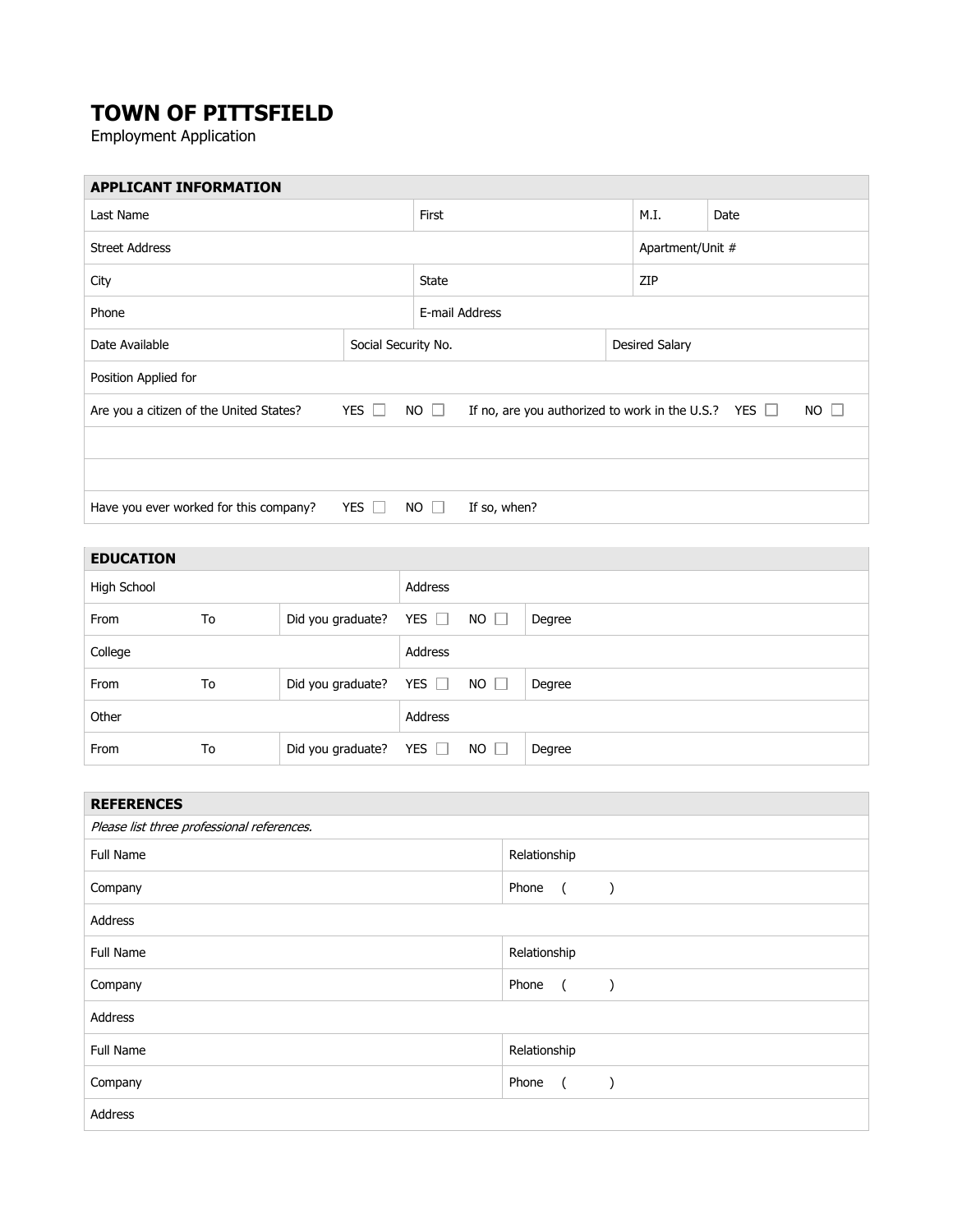| <b>PREVIOUS EMPLOYMENT</b>                                                                                                                                                             |    |                    |                     |                |               |  |  |  |
|----------------------------------------------------------------------------------------------------------------------------------------------------------------------------------------|----|--------------------|---------------------|----------------|---------------|--|--|--|
| Please complete this section even if you have attached a resume. Give a complete account of employment. Begin with your present or<br>most recent positions and work backward in time. |    |                    |                     |                |               |  |  |  |
| Company                                                                                                                                                                                |    |                    | Phone               | $\left($       | $\mathcal{E}$ |  |  |  |
| <b>Address</b>                                                                                                                                                                         |    |                    | Supervisor          |                |               |  |  |  |
| Job Title                                                                                                                                                                              |    |                    |                     |                |               |  |  |  |
| Responsibilities                                                                                                                                                                       |    |                    |                     |                |               |  |  |  |
| From                                                                                                                                                                                   | To | Reason for Leaving |                     |                |               |  |  |  |
| <b>YES</b><br>May we contact your previous supervisor for a reference?<br>$\Box$                                                                                                       |    |                    | $NO$ $\Box$         |                |               |  |  |  |
| Company                                                                                                                                                                                |    |                    | Phone               | $\overline{ }$ |               |  |  |  |
| Address                                                                                                                                                                                |    |                    | Supervisor          |                |               |  |  |  |
| Job Title                                                                                                                                                                              |    |                    |                     |                |               |  |  |  |
| Responsibilities                                                                                                                                                                       |    |                    |                     |                |               |  |  |  |
| From                                                                                                                                                                                   | To | Reason for Leaving |                     |                |               |  |  |  |
| <b>YES</b><br>May we contact your previous supervisor for a reference?<br>П                                                                                                            |    |                    | <b>NO</b><br>$\Box$ |                |               |  |  |  |
| Company                                                                                                                                                                                |    |                    | Phone               | $\left($       |               |  |  |  |
| <b>Address</b>                                                                                                                                                                         |    |                    | Supervisor          |                |               |  |  |  |
| Job Title                                                                                                                                                                              |    |                    |                     |                |               |  |  |  |
| Responsibilities                                                                                                                                                                       |    |                    |                     |                |               |  |  |  |
| From                                                                                                                                                                                   | To | Reason for Leaving |                     |                |               |  |  |  |
| <b>YES</b><br>May we contact your previous supervisor for a reference?<br>NO.                                                                                                          |    |                    |                     |                |               |  |  |  |

## **MILITARY SERVICE**

| Branch                           | From<br>10        |
|----------------------------------|-------------------|
| Rank at Discharge                | Type of Discharge |
| If other than honorable, explain |                   |

### **OTHER SKILLS/TRAINING**

|  | Describe your skills, experience, certifications or other training that are relevant to the position sought |  |  |  |  |
|--|-------------------------------------------------------------------------------------------------------------|--|--|--|--|
|  |                                                                                                             |  |  |  |  |

| <b>HOW DID YOU HEAR ABOUT THIS POSITION?</b> |                                         |  |  |  |
|----------------------------------------------|-----------------------------------------|--|--|--|
| Friend                                       | Online/print ad <i>(please specify)</i> |  |  |  |
| Relative                                     | Other (please specify)                  |  |  |  |
| <b>Employment Agency</b>                     |                                         |  |  |  |